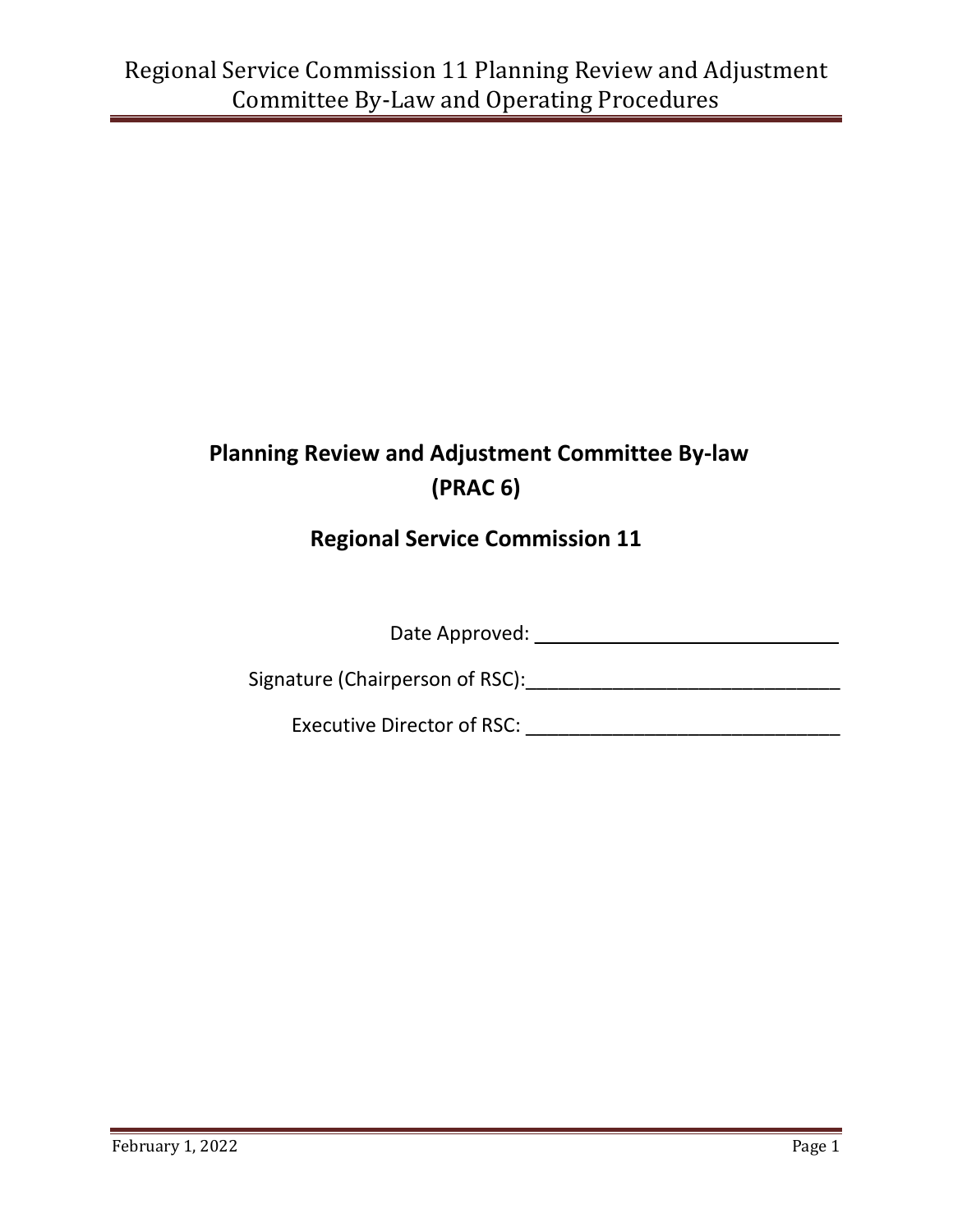## **Table of Contents: By-Law to Establish Planning Review and Adjustment Committee**

- 1. General Purpose and Authority
- 2. Definitions
- 3. Establishment
- 4. Number of Planning Review and Adjustment Committees
- 5. Composition and Appointments
- 6. Terms of Office
- 7. Operating Procedures

#### *Appendix A*

Advisory and Decision-Making Functions of the Planning Review and Adjustment Committee

#### *Appendix B*

Operating Procedures of the Planning Review and Adjustment Committee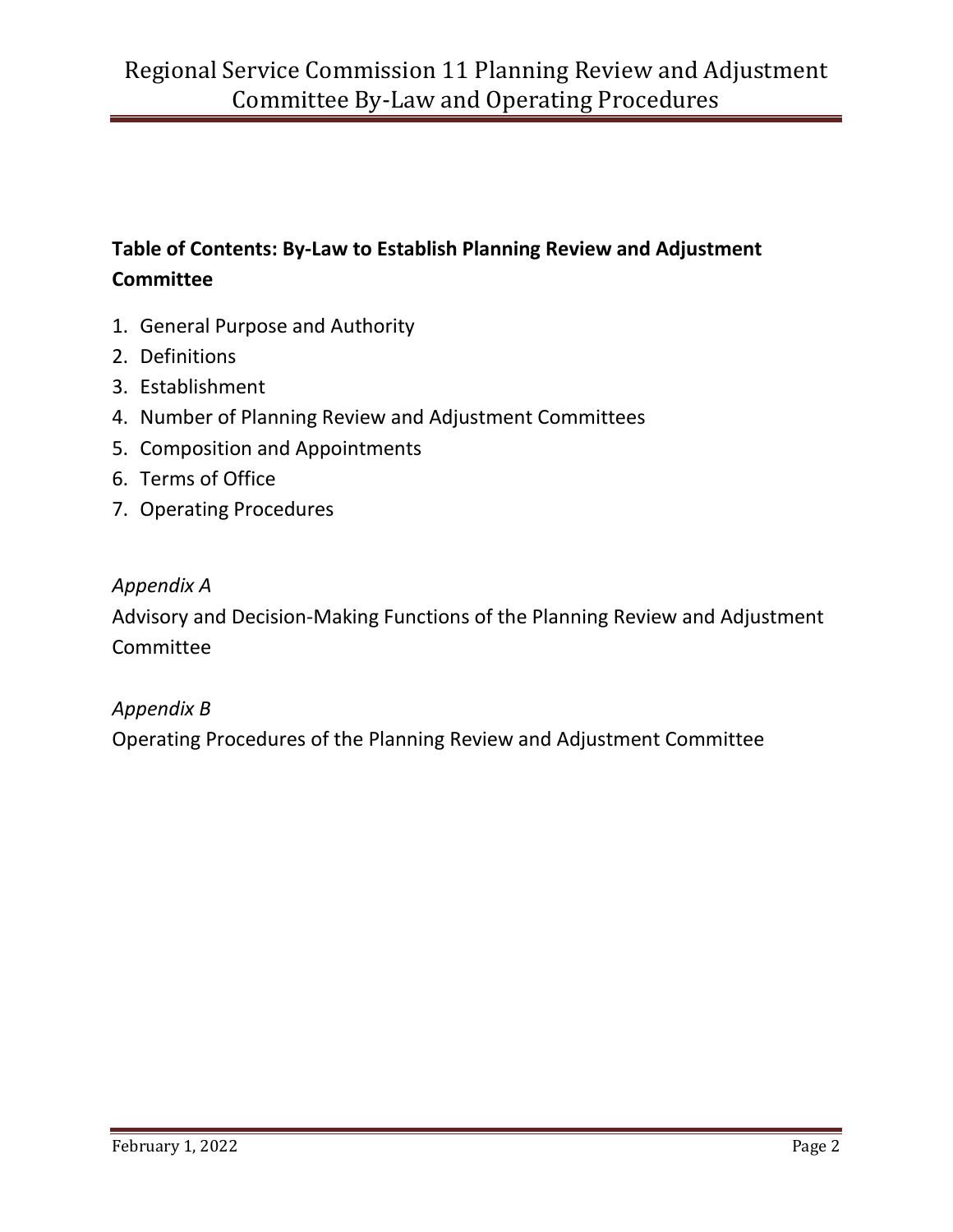### **1. General Purpose and Authority:**

The purpose of this by-law is to set out the structure and operating procedures for the Planning Review and Adjustment Committee (PRAC) of Regional Service Commission 11. The Regional Service Commission 11 established this Committee to carry out the necessary advisory and decision-making functions as specified in the *Community Planning Act* and outlined in Appendix A of this by-law.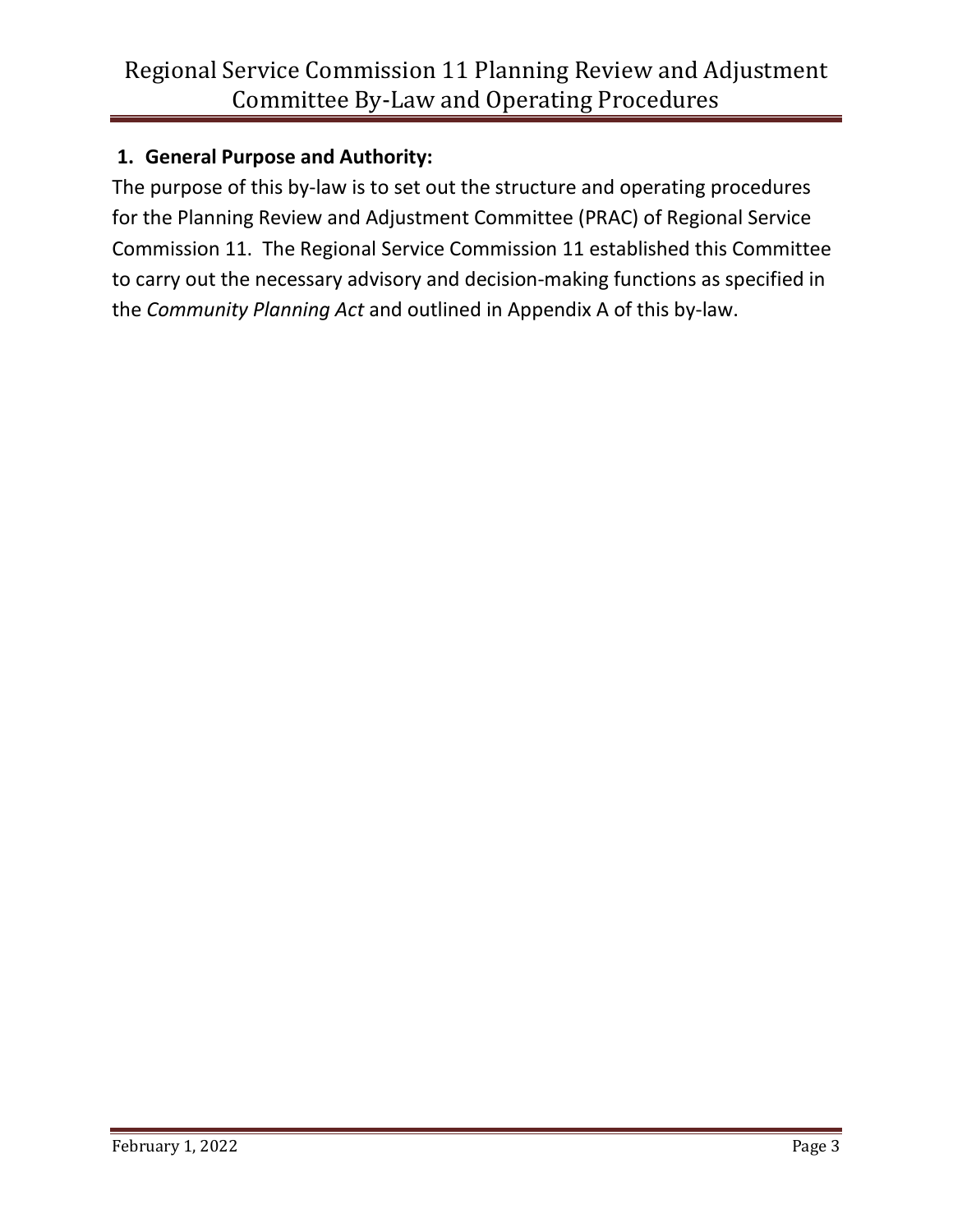### **2. Definitions:**

**Regional Service Commission (hereinafter referred to as the RSC):** Regional Service Commission 11 established per Regulation 2012-91 under the *Regional Service Delivery Act*.

**RSC Board:** The Board of Directors of Regional Service Commission 11.

**Community Planning Act:** Assented to on May 5, 2017, ch. 19.

**Regional Service Delivery Act:** Statutes of New Brunswick, 2012, Chapter 37

**Application**: Refers to an application submitted for the views and / or decision of the Planning Review and Adjustment Committee, pursuant to the provisions of the *Community Planning Act*.

**Member:** Unless otherwise specified reference to a member in this by-law shall mean a member of the Regional Service Commission's Planning Review and Adjustment Committee.

#### **3. Establishment:**

The RSC Board shall be responsible for the establishment of the Planning Review and Adjustment Committee(s) and for appointing the members of this Committee.

#### **4. Number of Planning Review and Adjustment Committees:**

There shall be one Planning Review and Adjustment Committee to serve the region to be covered by Regional Service Commission 11.

#### **5. Composition and Appointments:**

5.1 The Planning Review and Adjustment Committee shall consist of 12 members.

5.2 The Board of the Regional Service Commission shall appoint individuals to the Planning Review and Adjustment Committee on the basis of the following criteria: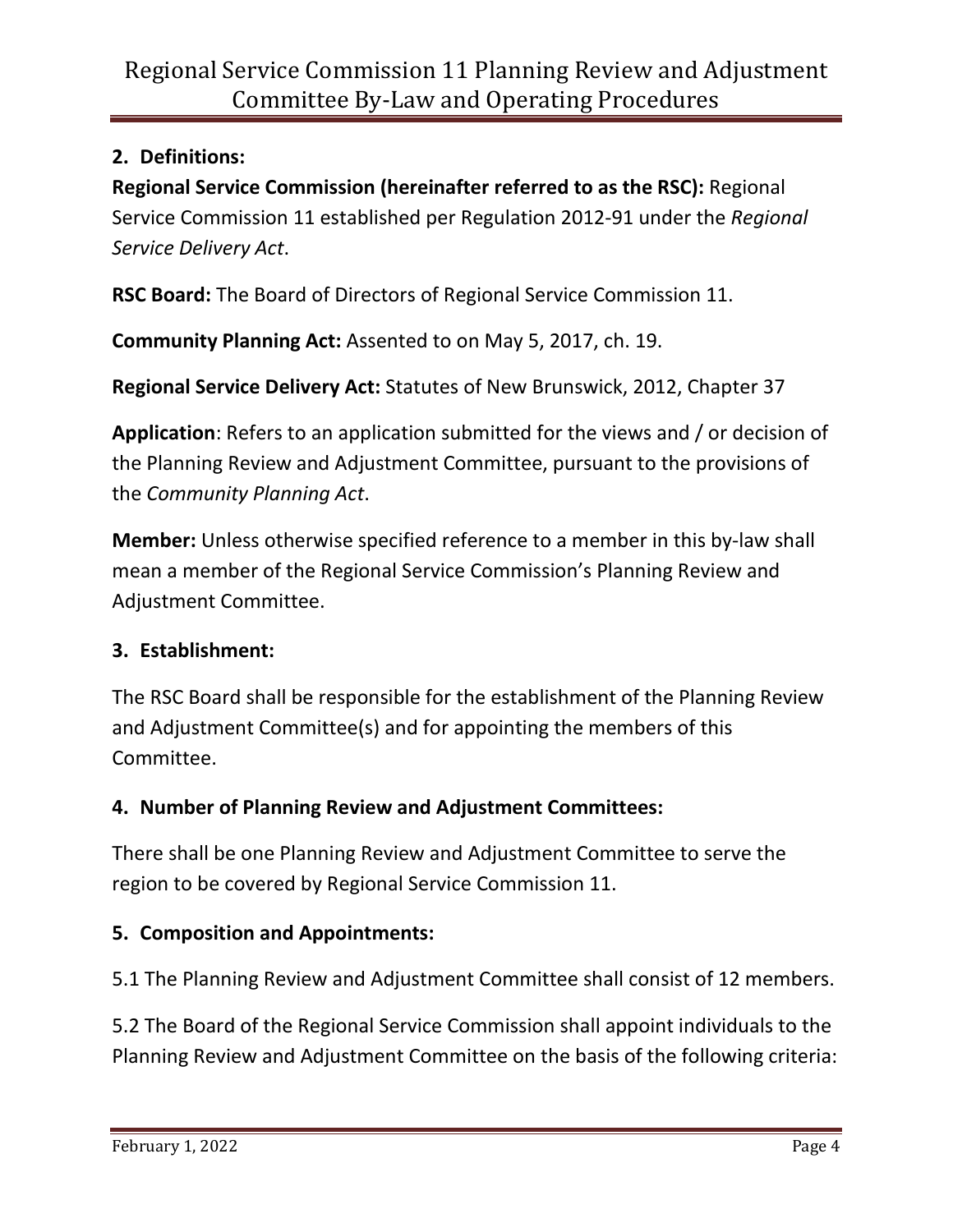- **Committee members must reside in a community that is receiving local** planning services from the Regional Service Commission.
- No more than 50% of the Planning Review and Adjustment Committee membership shall be made up of municipal council members and rural community council members.
- One member of the Planning Review and Adjustment Committee shall be a Board member of the Regional Service Commission.
- Membership on the Planning Review and Adjustment Committee should take into account, as much as possible, representation on a geographic basis.
- **E** Committee members should have some basic knowledge of the land development trends, practices and issues and local government functions as well as experience on volunteer-based committees. In addition the RSC, in establishing the Committee membership should seek a diversity of interests and backgrounds.
- Members named to the Planning Review and Adjustment Committee must be eligible to vote in Provincial elections [see 43(1) of *Elections Act].*

5.3 The names of the individuals on the Planning Review and Adjustment Committee shall be posted on the RSC's web site and the Chairperson and Vice-Chairperson of this Committee shall also be identified.

5.4 The members appointed to the Planning Review and Adjustment Committee, are to be considered as "at-large" members who are participating in decisionmaking and advisory services for the whole area covered by the Planning Review and Adjustment Committee. They do not represent the specific community from which they were appointed even though it is expected that they will bring greater understanding and knowledge of their areas.

### **6. Terms of Office**

6.1 The regular term of office for members of the Planning Review and Adjustment Committee shall be three years.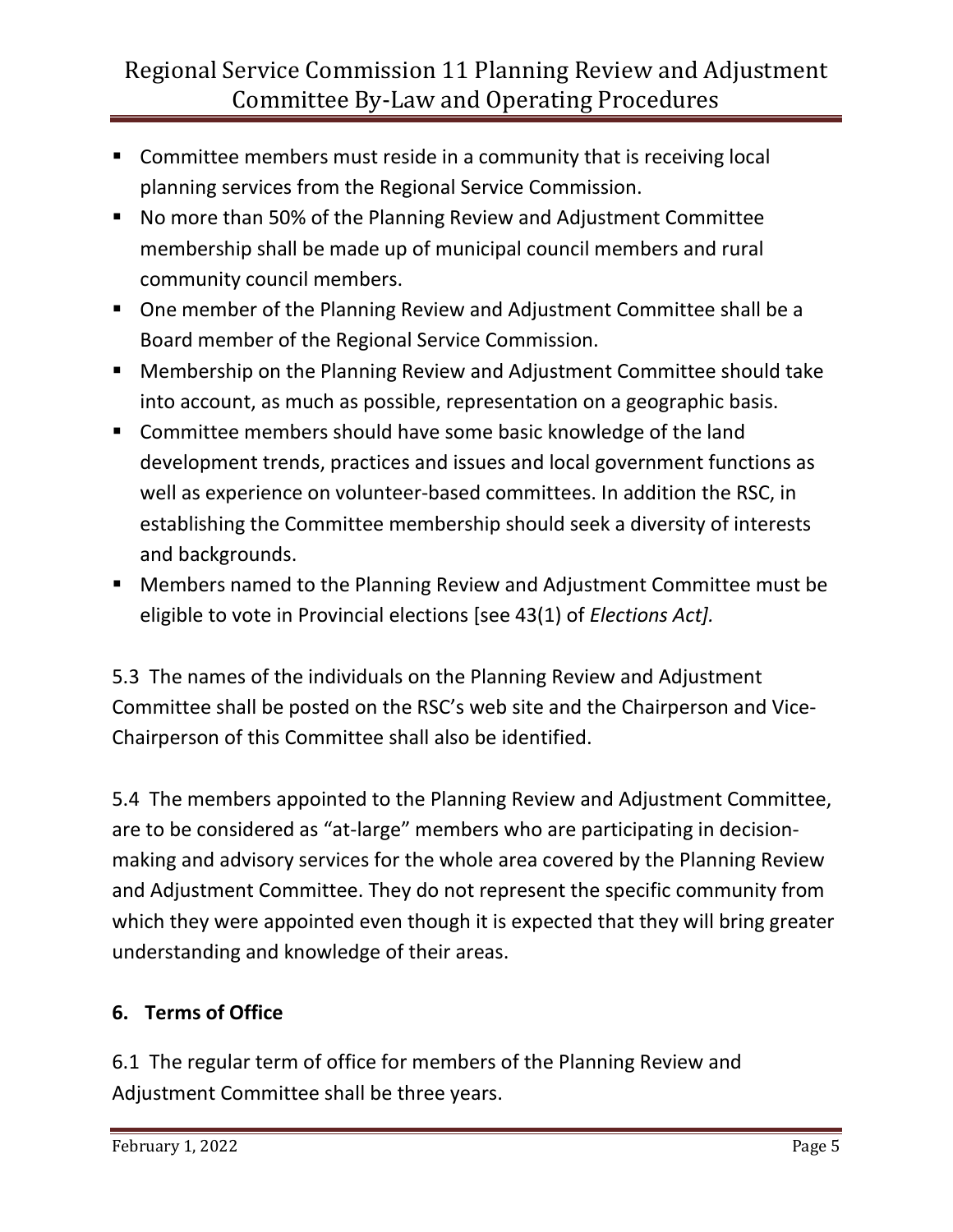6.2 Planning Review and Adjustment Committee members may be reappointed for two additional three-year terms, following their initial appointments.

## **7. Operating Procedures**

The Planning Review and Adjustment Committee shall conduct its business in accordance with the guidelines as set out in Appendix B.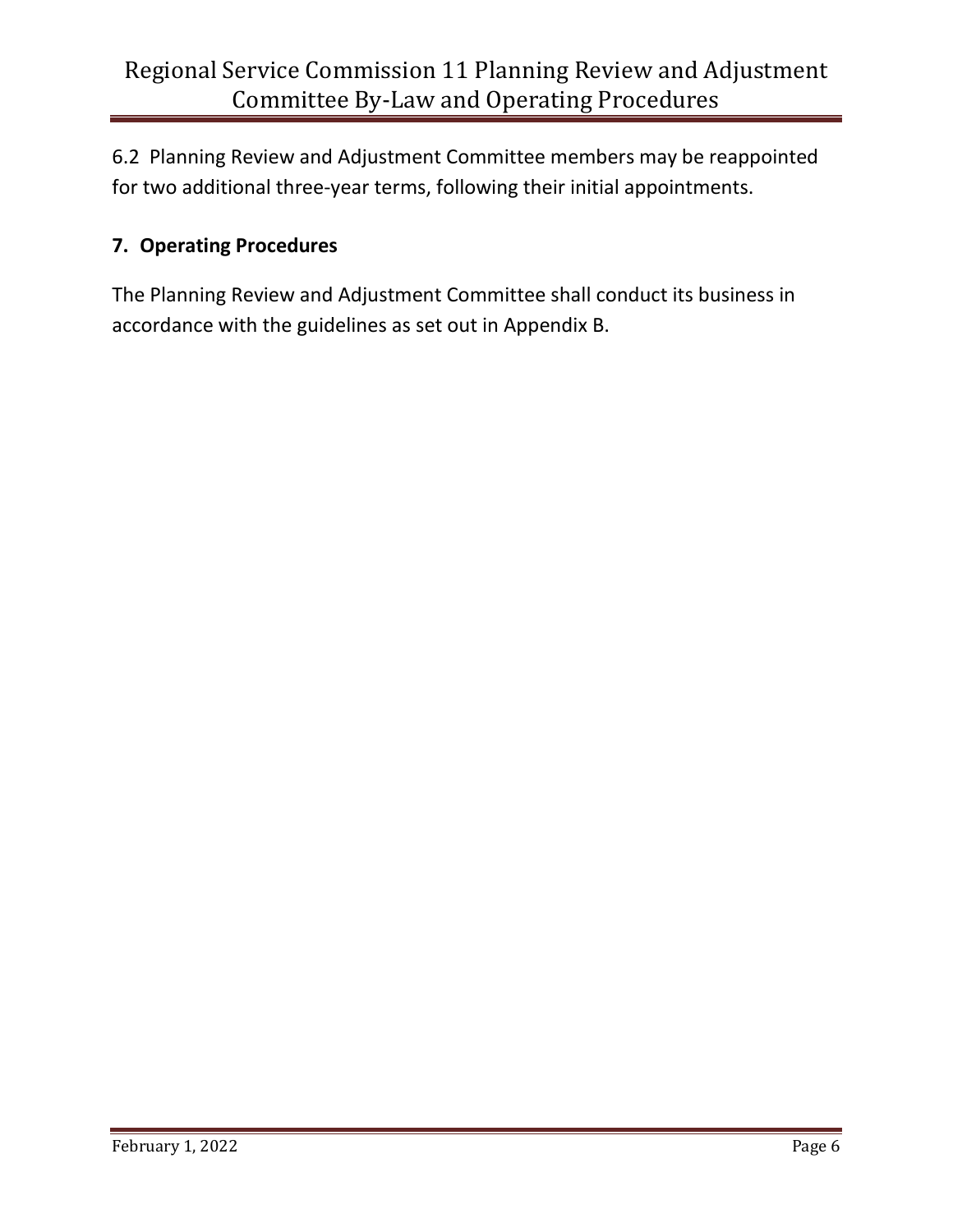### **Appendix A – Role of the Planning Review and Adjustment Committee of an RSC**

The Planning Review and Adjustment Committee of an RSC performs both a decision-making (quasi-judicial) and an advisory role on behalf of communities. The role of the Planning Review and Adjustment Committee is critical to the ongoing administration of land use plans (municipal and rural) and of zoning bylaws and the decisions made by this Committee can have significant impacts on how development occurs within a community. As such, the role and proper functioning of the Planning Review and Adjustment Committee must be given due care and attention in both its establishment and in its ongoing work. The functions of this type of committee are identified in various sections of the *Community Planning Act*. The following table highlights these functions and the corresponding references to the *Community Planning Act.[1](#page-6-0)*

| <b>Functions</b> |                                                               | <b>Reference to CPA</b> |
|------------------|---------------------------------------------------------------|-------------------------|
|                  | to advise and make recommendations to the council or rural    | 4(b)                    |
|                  | community council on any matter relating to community         |                         |
|                  | planning                                                      |                         |
| $\blacksquare$   | Make recommendations to Council on the laying out of public   | 77(1)(g)                |
|                  | or future streets                                             |                         |
|                  | Provide an opinion as to whether a site is unsuitable for a   | 53(2)(h)                |
|                  | proposed purpose by virtue of its soil or topography          |                         |
| п                | Permit a prohibited development for a temporary period        | 53(2)(i)                |
|                  | Impose terms & conditions for a particular purpose if         | 53(3)(c)(i)             |
|                  | permitted by the zoning by-law                                |                         |
| $\blacksquare$   | Permit, subject to terms & conditions, a proposed use if such | 55(1)(a)                |
|                  | use is sufficiently similar to or compatible with a permitted |                         |
|                  | use                                                           |                         |
| $\blacksquare$   | Permit such reasonable variance from the requirements of      | 55(1)(b)                |
|                  | the zoning by-law                                             |                         |

<span id="page-6-0"></span> $1$  Note that specific functions have been summarized and that the precise legal wording is found in the Community Planning Act per the provision references noted in the second column.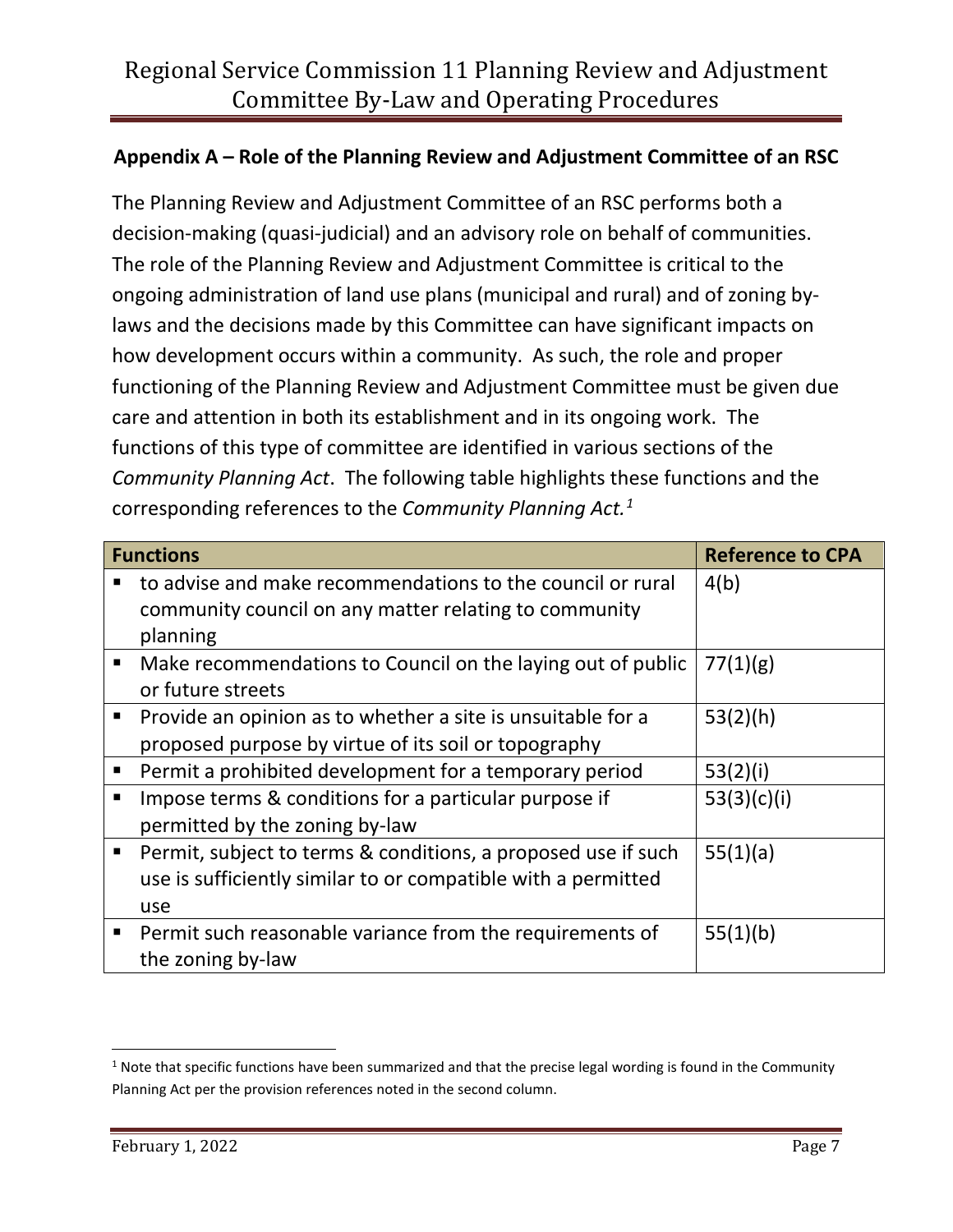| <b>Responsibility</b> |                                                                 | <b>Reference to CPA</b> |
|-----------------------|-----------------------------------------------------------------|-------------------------|
|                       | Permit a non-conforming use to continue beyond the ten          | 60(2)(a)                |
|                       | month period                                                    |                         |
| Ξ                     | Permit a structure to be repaired or restored if it has non-    | 60(2)(b)                |
|                       | conforming rights and destroyed more than 50%                   |                         |
| Ξ                     | Provide consent for a non-conforming use to extend into a       | 60(3)                   |
|                       | portion of a structure that was constructed after the by-law is |                         |
|                       | in effect                                                       |                         |
| п                     | Provide consent for a non-conforming use to be changed to a     | 60(4)                   |
|                       | similar non-conforming use                                      |                         |
| Ξ                     | Approve such access other than a public street that they feel   | 75(1)(c)(ii)            |
|                       | is advisable for the development of land                        |                         |
| П                     | Provide an opinion whether land is suited for the purpose       | 75(1)(k)(i)             |
|                       | intended                                                        |                         |
| П                     | Provide their opinion as to whether a proposed manner of        | 75(1)(k)(ii)            |
|                       | subdividing prejudices the convenient subdivision of            |                         |
|                       | adjoining land                                                  |                         |
| $\blacksquare$        | Approval of the naming of streets if given authority in the     | 75(1)(1)                |
|                       | subdivision by-law                                              |                         |
| Ξ                     | Permit such reasonable variance from the requirements of        | 78(1)(a)                |
|                       | the subdivision by-law                                          |                         |
| Ξ                     | May give notice to owners of land in the neighborhood of the    | 78(3)                   |
|                       | proposed subdivision in which a variance has been requested     |                         |
| Ξ                     | Refuse to grant an exemption from subdivision by-law            | 80(2)                   |
| Ξ                     | Consultation on the approval of the names of streets in a       | 84(7)                   |
|                       | subdivision                                                     |                         |
| п                     | Recommend the location of public streets or lands for public    | 88(4)                   |
|                       | purposes shown in a subdivision plan                            |                         |
| п                     | Provide its views on any proposed by-law if not previously      | 110(1)(a)               |
|                       | given                                                           |                         |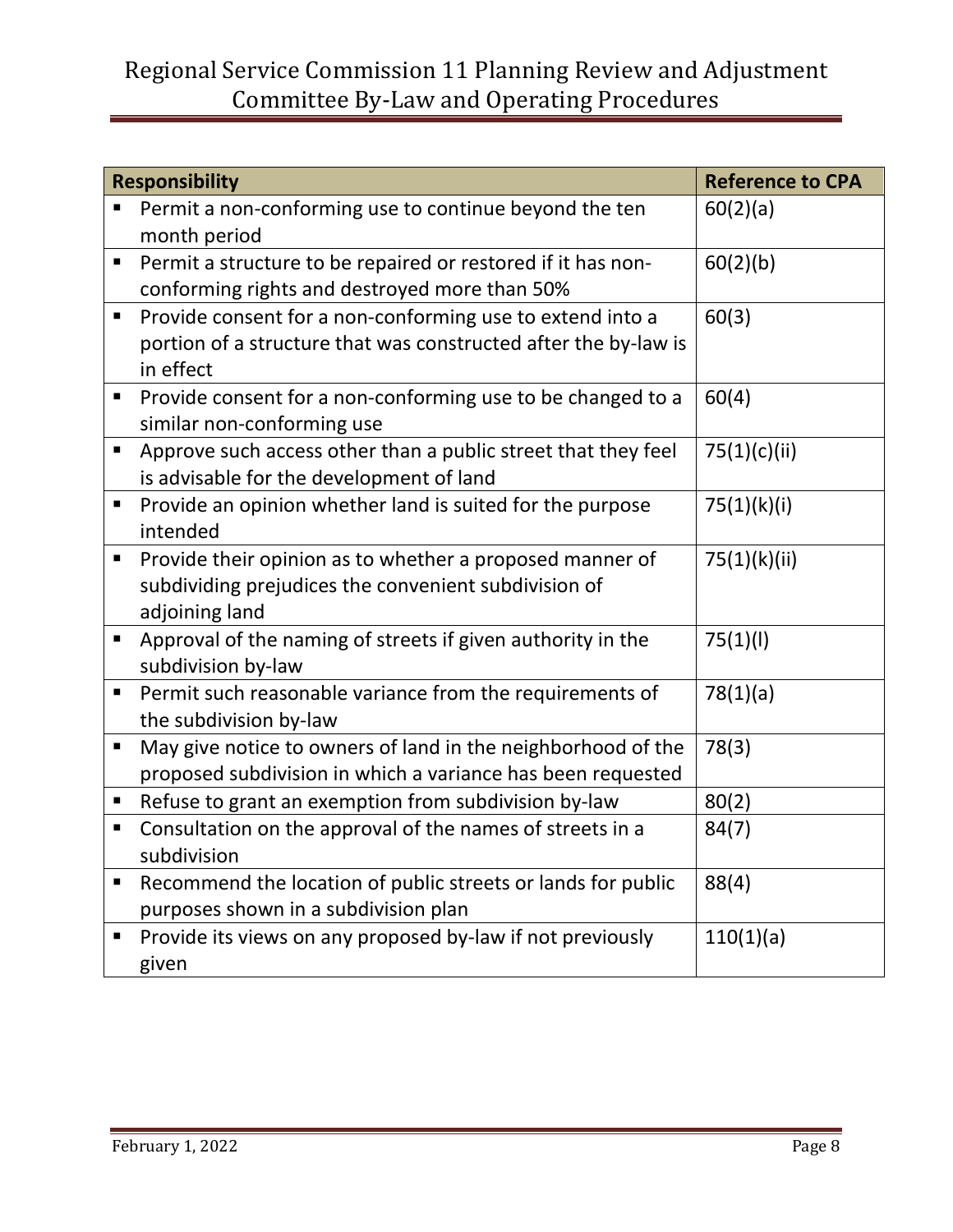### **Appendix B – Operating Procedures**

## **1. Selection of Chairperson and Vice-Chairperson:**

1.1 At the first meeting of the calendar year the members shall elect from among their number a Chairperson and Vice-Chairperson for a term of one year. The election shall be done by ballot and administered by the Planning Director/General Manager or their delegate.

1.2 The first meeting of the Planning Review and Adjustment Committee shall be chaired by the Planning Director (or General Manager of Planning if such position has been established) for the Regional Service Commission. All future meetings shall be chaired by the Chairperson or Vice-Chairperson of the Planning Review and Adjustment Committee.

1.3 Nominations shall be made from the members and election of the Chairperson and Vice-Chairperson shall follow immediately thereafter.

1.4 A candidate receiving the most votes from among the membership shall be declared elected and shall serve for a one year term. The Chairperson and Vice-Chairperson may be elected for two (2) additional one year terms.

1.5 Vacancies for Chairperson and Vice-Chairperson shall be filled immediately by the election procedure outlined herein.

### **2. Chairperson Duties and Replacement**

2.1 The Chairperson shall chair or preside at all meetings of the Planning Review and Adjustment Committee and otherwise carry out the duties and responsibilities of the office.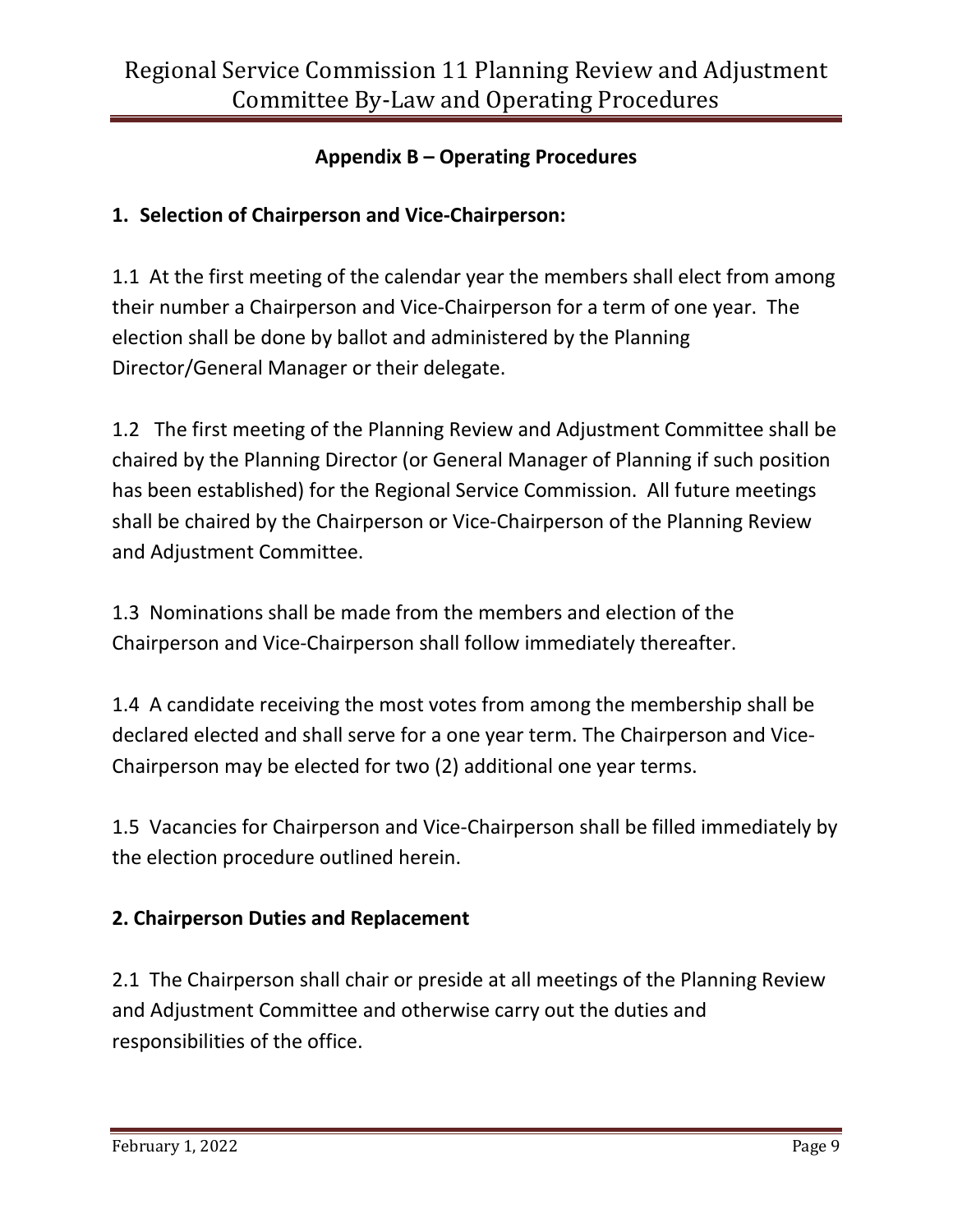2.2 Annually, by no later than February  $28<sup>th</sup>$ , the Chair shall prepare and submit a report to the Board summarizing the Committee's activities for the previous calendar year. This report is to include any recommended changes the committee believes may be appropriate to its by-law.

2.3 The Vice-Chairperson shall act as Chairperson in the absence of the Chairperson.

2.4 In the absence of the Chairperson and Vice-Chairperson, a Chairperson for that meeting shall be named through a vote of the members present.

## **3. Regular Meetings:**

3.1 Regular meetings of the Planning Review and Adjustment Committee shall normally be held monthly on the last Tuesday of every month. The annual schedule along with the deadline date for acceptance of applications for each meeting will be posted on the Commission website.

3.2 If the Planning Director (or General Manager of Planning if such position has been established) determines that the volume of agenda items necessitates the scheduling of an additional meeting to deal with the Planning Review and Adjustment Committee's business in a timely manner, such a meeting shall be held at a time determined by the Chairperson. If the Planning Director (or General Manager of Planning), in consultation with the Chairperson, determines that the volume of agenda items does not warrant the holding of a regular meeting, the meeting shall be cancelled and appropriate notice of the meeting cancellation shall be provided to the members of the Committee.

3.3 All regular and additional meetings of the Planning Review and Adjustment Committee will begin at 5:00 p.m., and will be held at a location determined by the Chair.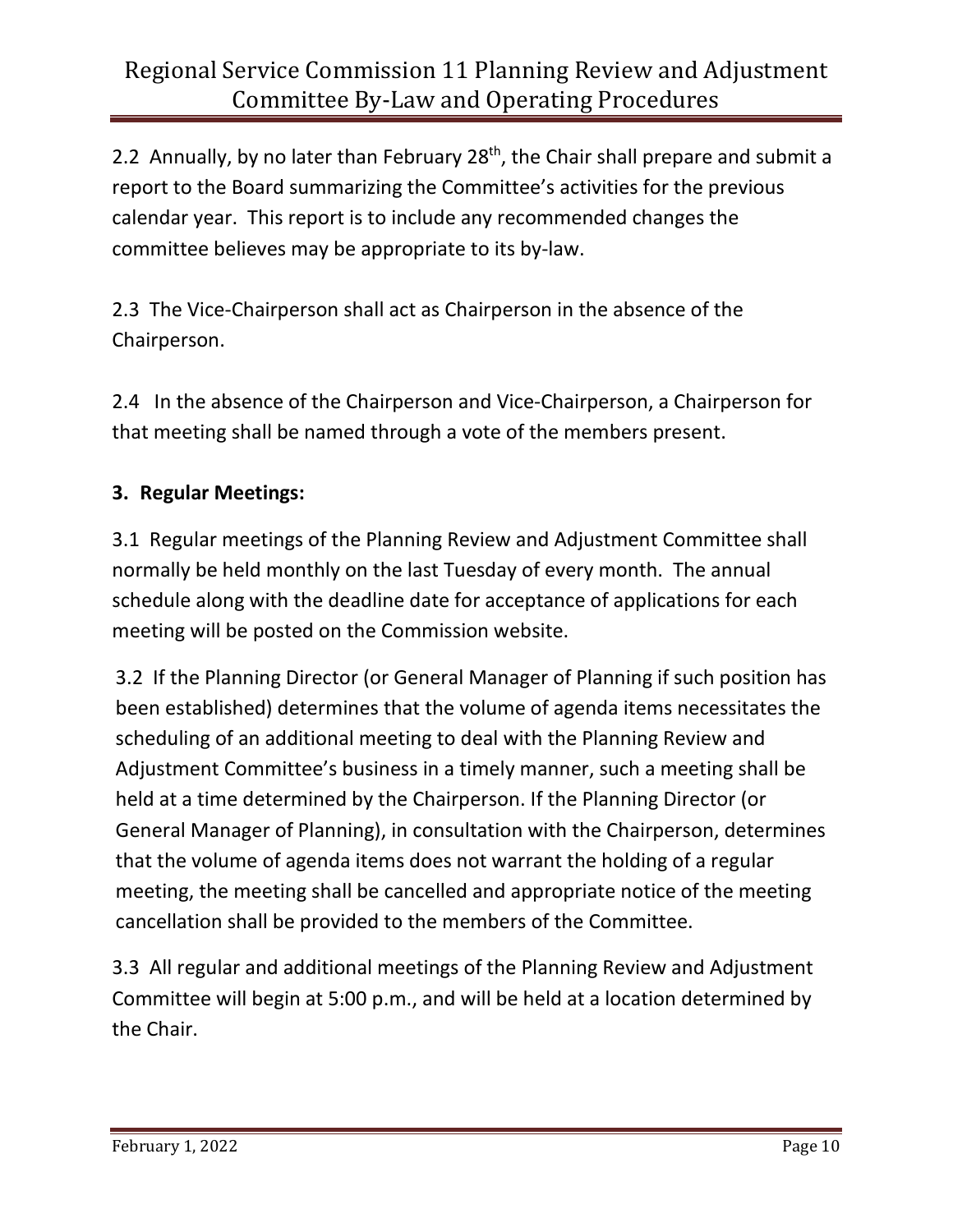3.4 Special meetings may be called by the Chairperson. It shall be the duty of the Chairperson to call a special meeting when requested to do so by a majority of the members of the Planning Review and Adjustment Committee.

3.5 Notice of special meetings shall be given by mail (or email) to the members. However, such notice may be given by phone when the Chairperson deems it urgent to meet within a period insufficient for the giving of notice by mail or email.

3.6 In the event a question relating to the procedure arises, Roberts Rules of Order, Revised shall govern the Committee in all procedural matters not otherwise covered by this or any other Commission by-law, or by the Act or Regulations.

3.7 All meetings of the Planning Review and Adjustment Committee including both discussions and voting, shall be open to the public, except in circumstances where legal advice or instructions are being provided.

3.8 A quorum for the Planning Review and Adjustment Committee shall be a simple majority of the entire membership of this Committee and quorum must be achieved before a meeting of the Planning Review and Adjustment Committee begins.

## **4. Agenda Establishment and Decision-Making**

4.1 The Planning Director/General Manager of Planning in conjunction with the RSC Development Officer(s) shall prepare the agenda for the Planning Review and Adjustment Committee. The deadline for determining the items to be included on the regular meeting agenda of the Planning Review and Adjustment Committee shall normally be four weeks prior to the scheduled meeting but in any case the annual schedule of meetings will be established for the year and published on the Commission Website.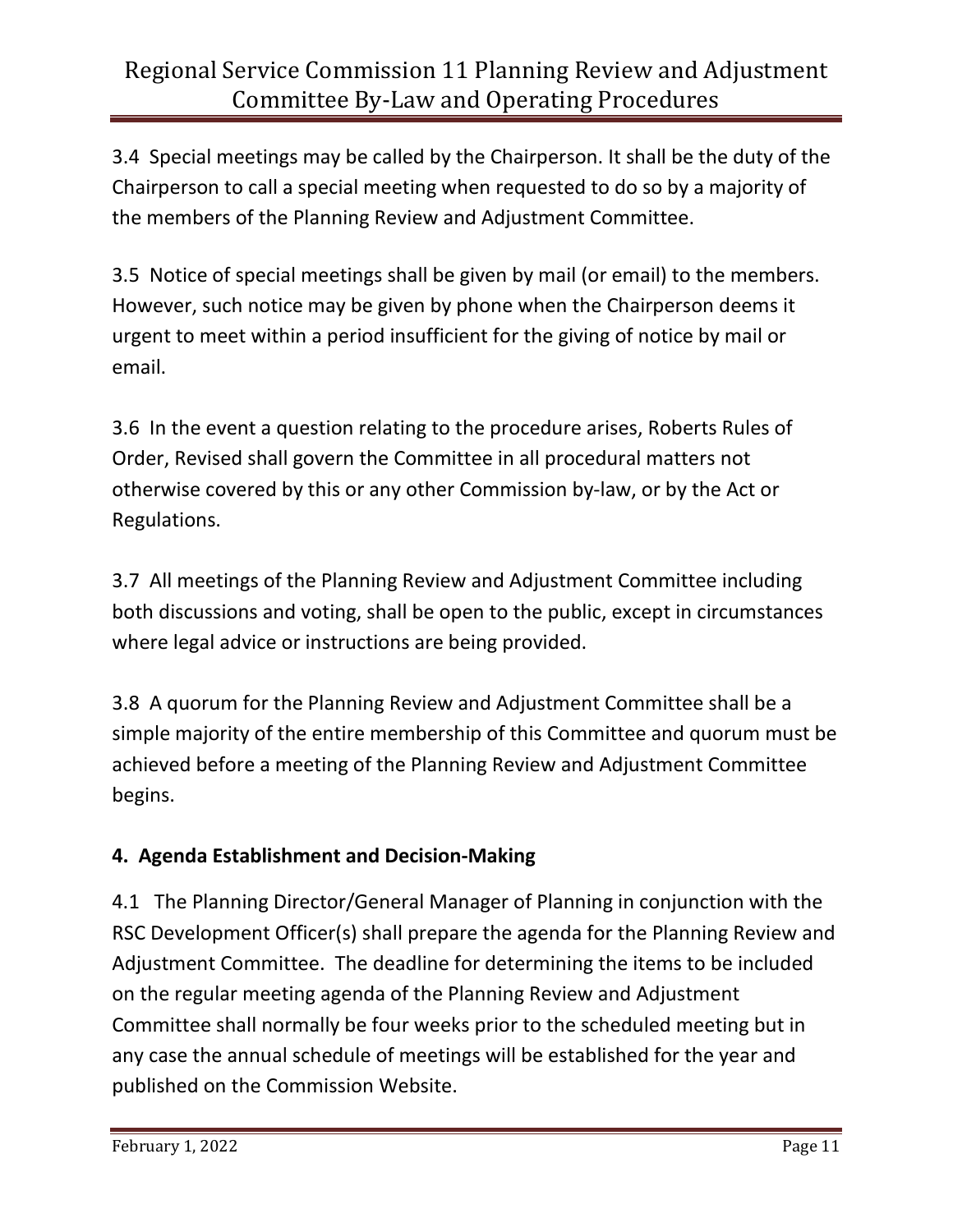4.2 The order of business shall be set out in the agenda, which shall be sent to the members of the Planning Review and Adjustment Committee one week prior to the meeting. Members shall also be provided with the necessary staff reports relating to each item on the agenda. The Planning Review and Adjustment Committee may change the order of agenda items, but only by majority vote of the members present.

4.3 The agenda will be posted on the RSC's website once it is sent to the Planning Review and Adjustment Committee members and will also be available for the public at RSC offices. Staff reports associated with each agenda item shall also be available to the public.

4.4 An item not on the agenda may be brought to the meeting by RSC planning staff but must be added to the agenda by majority vote of the Planning Review and Adjustment Committee members present. This practice should only be considered under exceptional circumstances as otherwise public access to consideration of the matter could be compromised and usually only for cases where no public consultation would likely be involved (i.e. the location of roads in a subdivision application).

4.5 Remarks by the members shall be addressed through the Chairperson and not more than one member shall speak at any one time.

4.6 The Chairperson shall adhere to the following process for each application to be reviewed by the Planning Review and Adjustment Committee:

- i) The Chairperson will call the agenda item by identifying the name of the applicant and the address of the subject property.
- ii) RSC planning staff will provide a brief overview of the application including a summary of the staff recommendation.
- iii)The Chairperson shall invite the applicant or their representative to make a presentation to the Planning Review and Adjustment Committee in support of their application.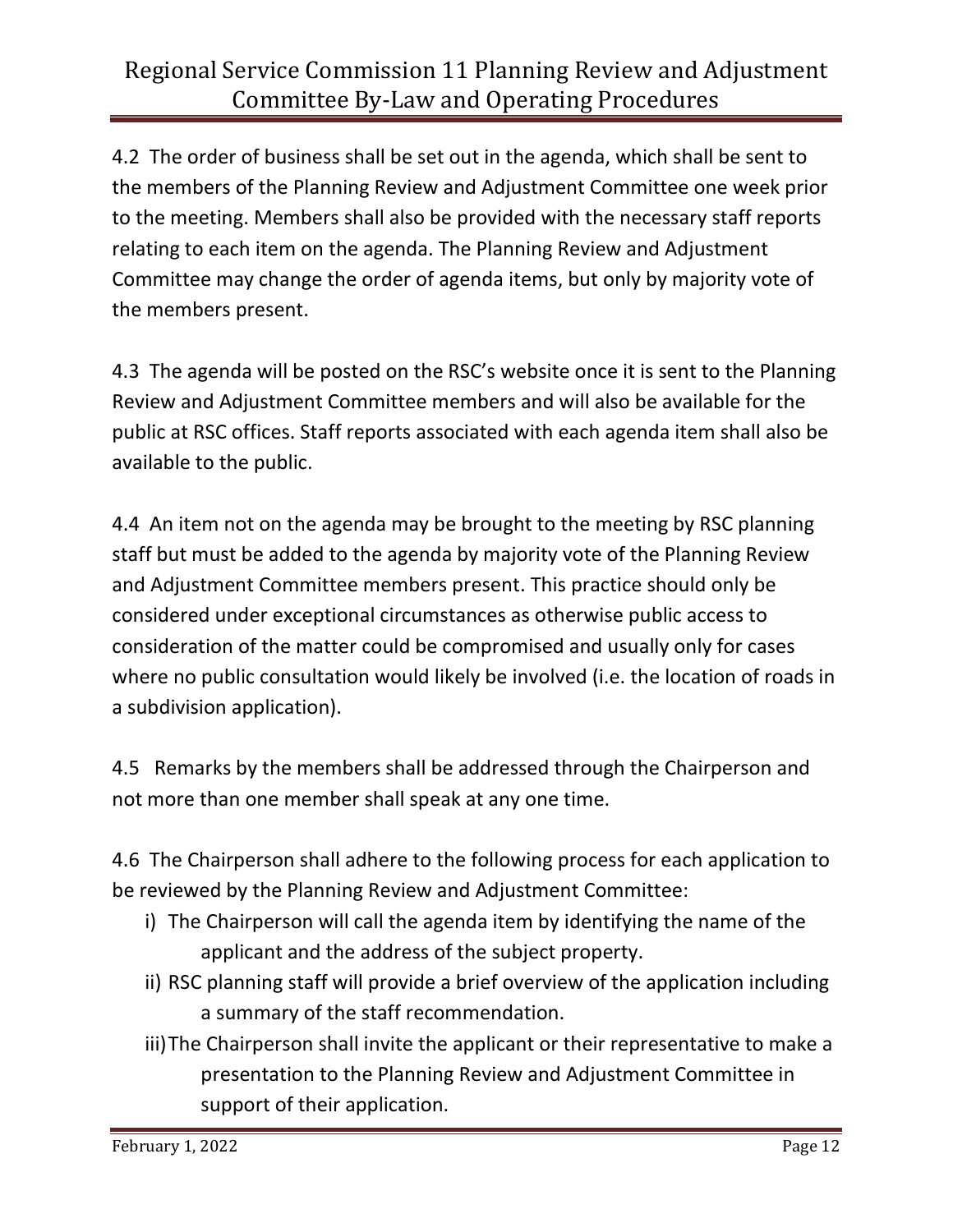- iv)The Chairperson will then invite others present in the room (other than members of the Planning Review and Adjustment Committee and RSC planning staff) to speak in support of the application.
- v) Any person wishing to speak in opposition to an application will be given an opportunity to address the Planning Review and Adjustment Committee although a group spokesperson is also considered appropriate.
- vi)The Chairperson will provide the applicant with an opportunity to respond to the issues raised by those speaking against the application.

4.7 The applicant as well as anyone wishing to speak either in support or in opposition to the application may be asked by the Chair to limit their presentation to a specific time frame. No additional time shall be provided unless approved by a majority vote of the Planning Review and Adjustment Committee members present.

4.8 Planning Review and Adjustment Committee members may question any person addressing the Committee.

4.9 Decisions on all items on the agenda of the Planning Review and Adjustment Committee shall be made by motion in open session and with the exception of the approval of the agenda and the minutes of the meetings, shall include reasons for the decisions.

4.10 Every member who is present in the room when a question is put forward shall vote thereon unless they declare themselves to have a conflict of interest. If any member persists in refusing to vote for reasons other than the aforementioned, that member shall be recorded as voting in the affirmative on the question before the Committee. In the case of a tie vote, the motion is lost.

4.11 The Planning Director shall designate an individual of his or her staff to serve as recording secretary of the Planning Review and Adjustment Committee.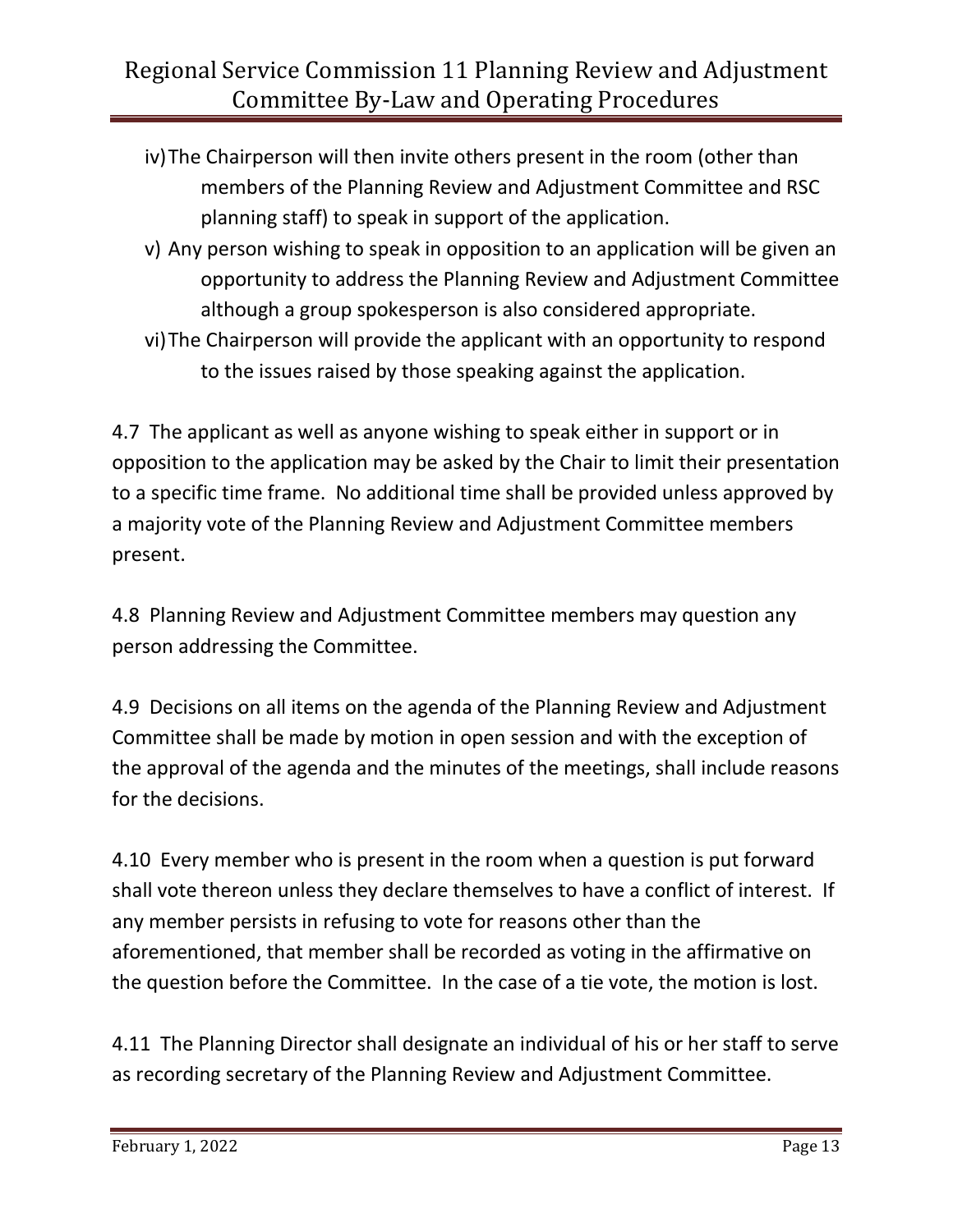4.12 The recording secretary shall keep notes on the Planning Review and Adjustment Committee's proceedings and record all motions and include movers, seconders and the disposition of each motion including the reasons provided by the Planning Review and Adjustment Committee for its decision.

4.13 All decisions / advice shall be sent to the applicant in writing within five working days (time frame to send applicant the decision / advice) of the meeting of the Planning Review and Adjustment Committee. As well, members of the public in attendance at the meeting or who have submitted written comments shall also be sent the decision within this same time frame.

4.14 The minutes are to be made available to the public after they are approved by the Planning Review and Adjustment Committee.

4.15 Draft minutes are to be signed by the Director of Planning (or designate and the recording secretary. Approved minutes of the Planning Review and Adjustment Committee meetings are to be signed by the Chairperson.

## **5. Applications to Planning Review and Adjustment Committee**

5.1 The Planning Review and Adjustment Committee will only consider applications that are fully completed including any supporting documentation, to the satisfaction of the Development Officer / Planning Director.

5.2 The applications within the jurisdiction of the Planning Review and Adjustment Committee received by the RSC's Planning Department shall be placed on the agenda with a report prepared under the direction of the Planning Director with a recommendation.

5.3 The applicant will be advised of the date proposed for the Planning Review and Adjustment Committee meeting and the availability of a staff report two days prior to the meeting.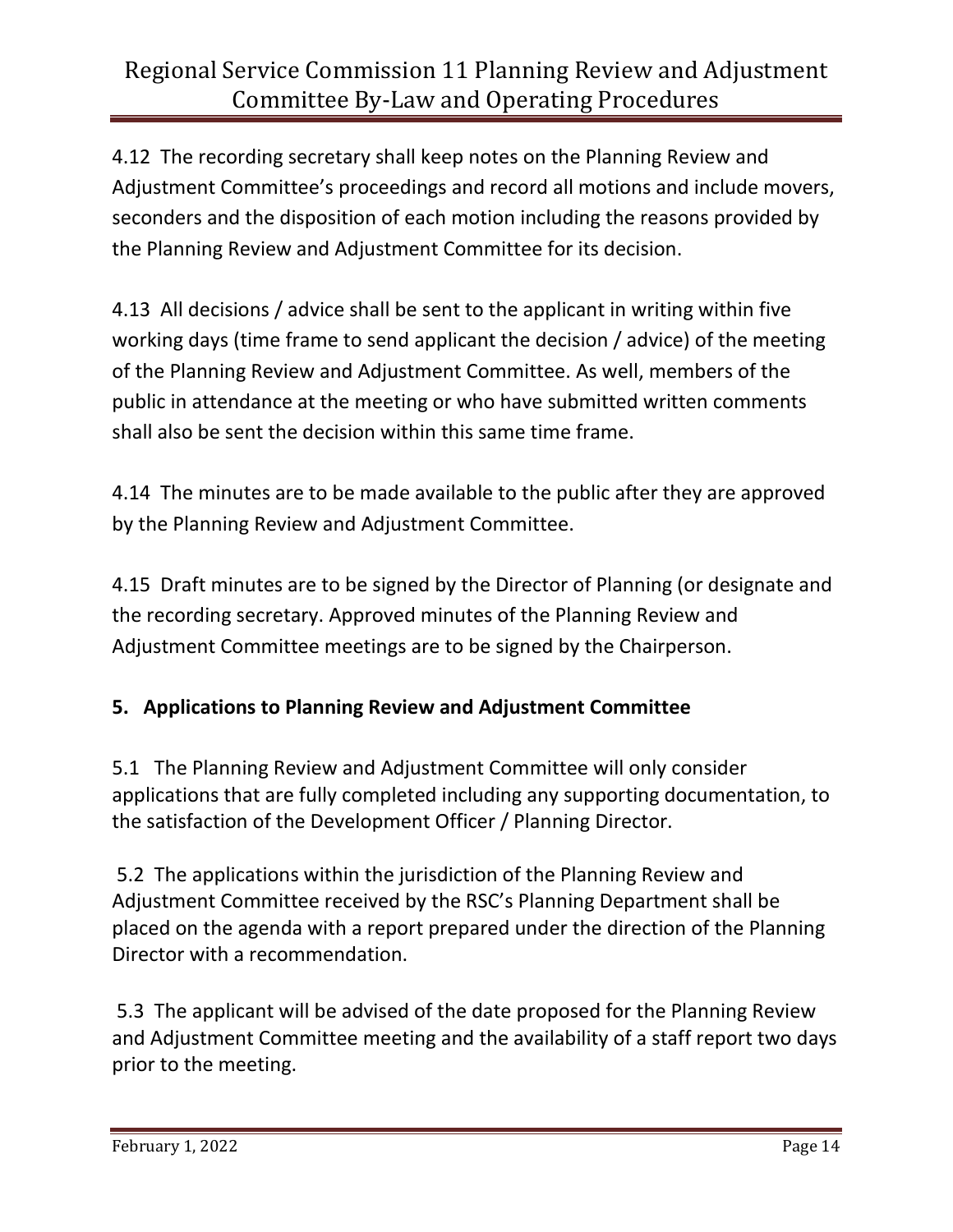5.4 Where notice is given to neighbouring properties, they shall be provided notice of the availability of the staff report in accordance with 5.3 above.

5.5 An application which has been submitted to the RSC's Planning Department may be withdrawn at any time prior to the agenda being finalized.

5.6 After the agenda has been finalized, a request to withdraw an item submitted to the Planning Department shall be made by the person(s) making the original application (i.e., the proponent) in writing or in person to the Planning Director (or designate) and the item shall be removed from the agenda.

5.7 An application which has been referred to the Planning Review and Adjustment Committee by a Council can be withdrawn by the applicant, normally in writing to the Planning Director or designate. The Planning Director or designate, at his or her discretion may accept a verbal request to withdraw.

5.8 When an application has been received which seeks approval of a matter which has been denied by the Planning Review and Adjustment Committee within the last year, it will not be reconsidered by the Planning Review and Adjustment Committee unless the Planning Review and Adjustment Committee is of the opinion that there is new evidence or a change in conditions.

### **6. Notice Requirements for Affected Property Owners**

6.1 Property owners within 100 metres of a property which is the subject of an application shall be notified by mail or personal delivery, of the meeting time, date, location of the meeting and nature of the application that will be considered. At the discretion of staff, a wider range of notification may be undertaken if the application is considered to present conditions or ramifications which are broader than normal.

6.2 The notice will indicate that their view can be made by any means of correspondence or in person before the Planning Review and Adjustment Committee at the meeting. All letters received will be public documents and they must be signed. The Planning Review and Adjustment Committee will not accept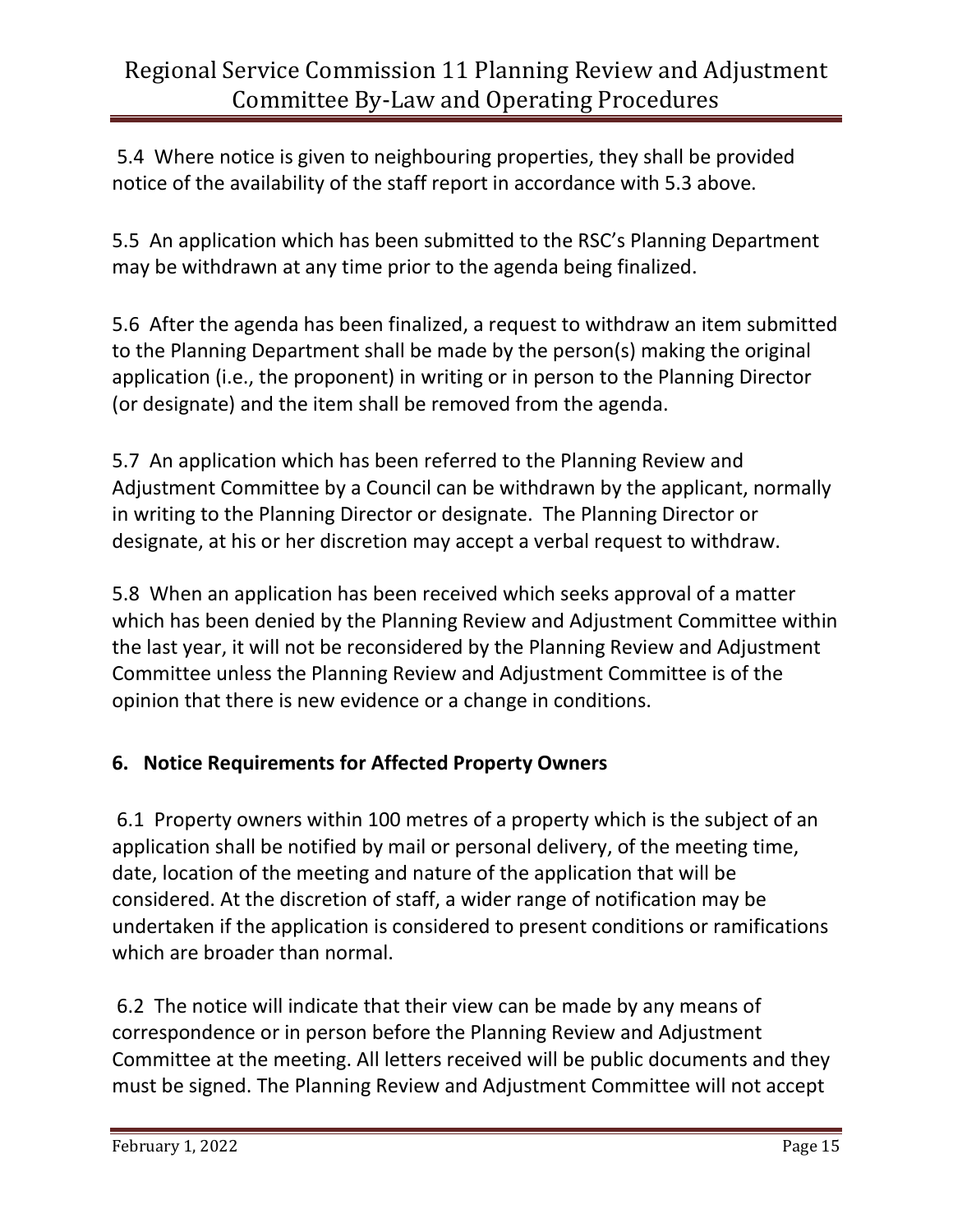any unsigned letters.

6.3 The notice will be mailed or delivered at least two weeks prior to the meeting date.

6.4 The notice will indicate that a staff report will be available and where it can be viewed / obtained.

## **7. Reporting Requirements**

7.1 Copies of the approved minutes of the meetings of the Planning Review and Adjustment Committee shall be provided to the RSC for information purposes and shall be posted on the RSC web site.

7.2 Municipal and rural community clerks shall be supplied with the decisions made by the Planning Review and Adjustment Committee that affect their respective communities, within five business days of the meeting at which such decisions were made. Notice of such decisions shall be signed by the Director of Planning.

7.3 Annually, the Planning Review and Adjustment Committee shall submit a report to the RSC Board which shall provide information regarding the applications it has reviewed and other advisory activities it has undertaken. This report shall be prepared by RSC planning staff and shall be signed by the Chairperson.

## **8. Member attendance**

8.1 In the event that a member of the Planning Review and Adjustment Committee is unable to attend a regular meeting of the Planning Review and Adjustment Committee, he or she shall notify the Planning Director (or designate) or the Chairperson.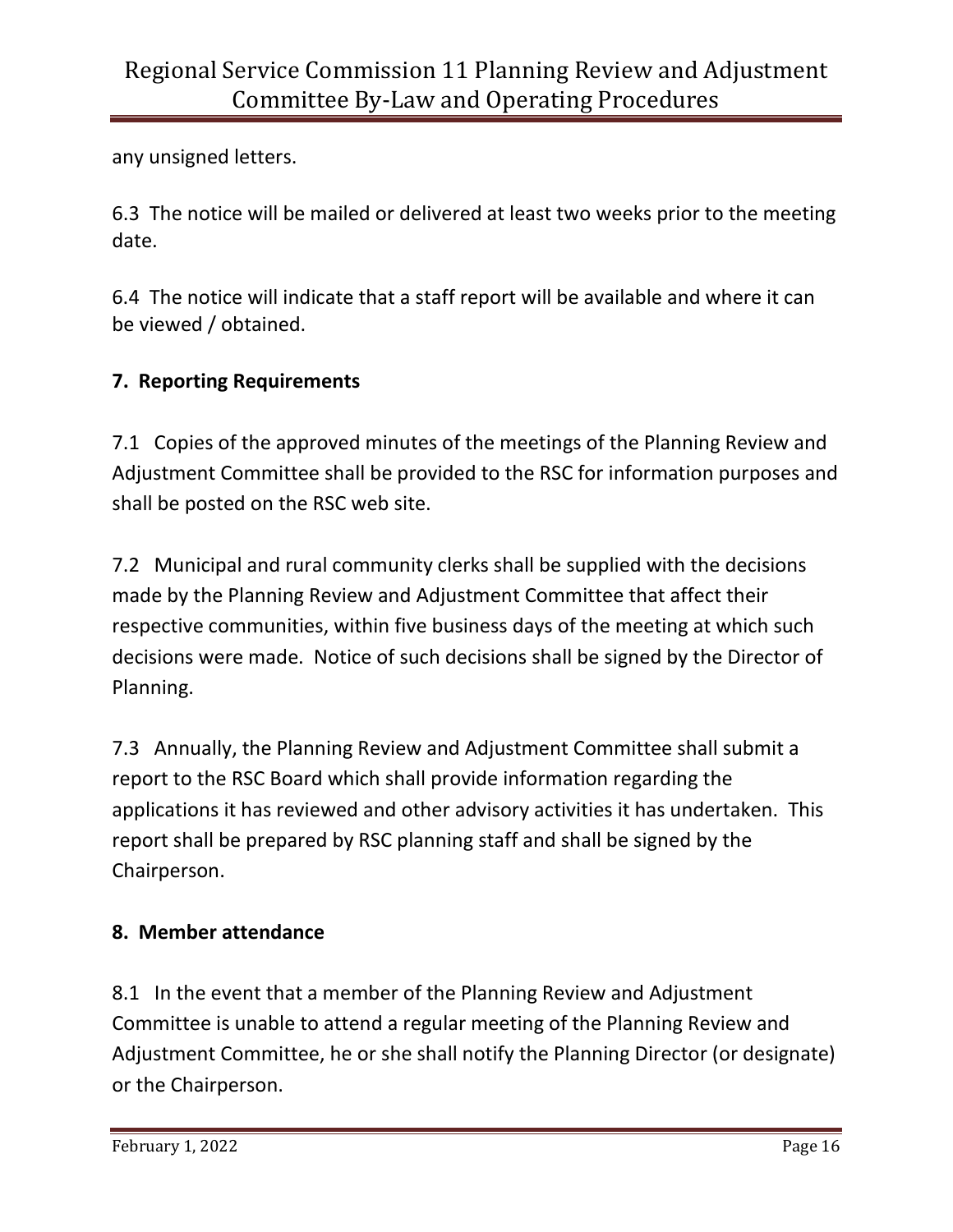8.2 Where a member misses three consecutive regular meetings of the Planning Review and Adjustment Committee, the Chairperson shall advise the RSC Board and the RSC Board shall assess the situation and determine the appropriate steps to be taken with respect to this member's continued membership on the Planning Review and Adjustment Committee.

## **9. Expenses and Per diems**

9.1 The directors shall be reimbursed as per *Policy Fin-03 Director and Employee Expense Reimbursement.*

9.2 Members will be paid a per diem for attendance at a regular, additional or special meeting of the Planning Review & Adjustment Committee. The per diem is determined by and subject to sections 9.2 and 9.3 of the *Regional Service Commission 11 Procedural By-law.*

#### **10. Conflict of Interest**

10.1 Upon appointment to the Planning Review and Adjustment Committee and annually thereafter, each Committee member shall, in the form prescribed by the RSC, complete and file with the Secretary of the RSC a "Statement of Disclosure". This Statement shall include identification of interests, activities, involvements and other aspects related to the member which could potentially involve a conflict with regards to the operation and matters of the Committee. When there are changes to this Statement, the Committee member must ensure that the Statement is updated as necessary.

10.2 In the event that a member of the Planning Review and Adjustment Committee finds himself or herself in a conflict of interest (as defined under the *Municipalities Act*), he or she shall not participate in the discussions or decisions relating to the matter at hand and shall leave the meeting room for the period of time during which this matter is being addressed.